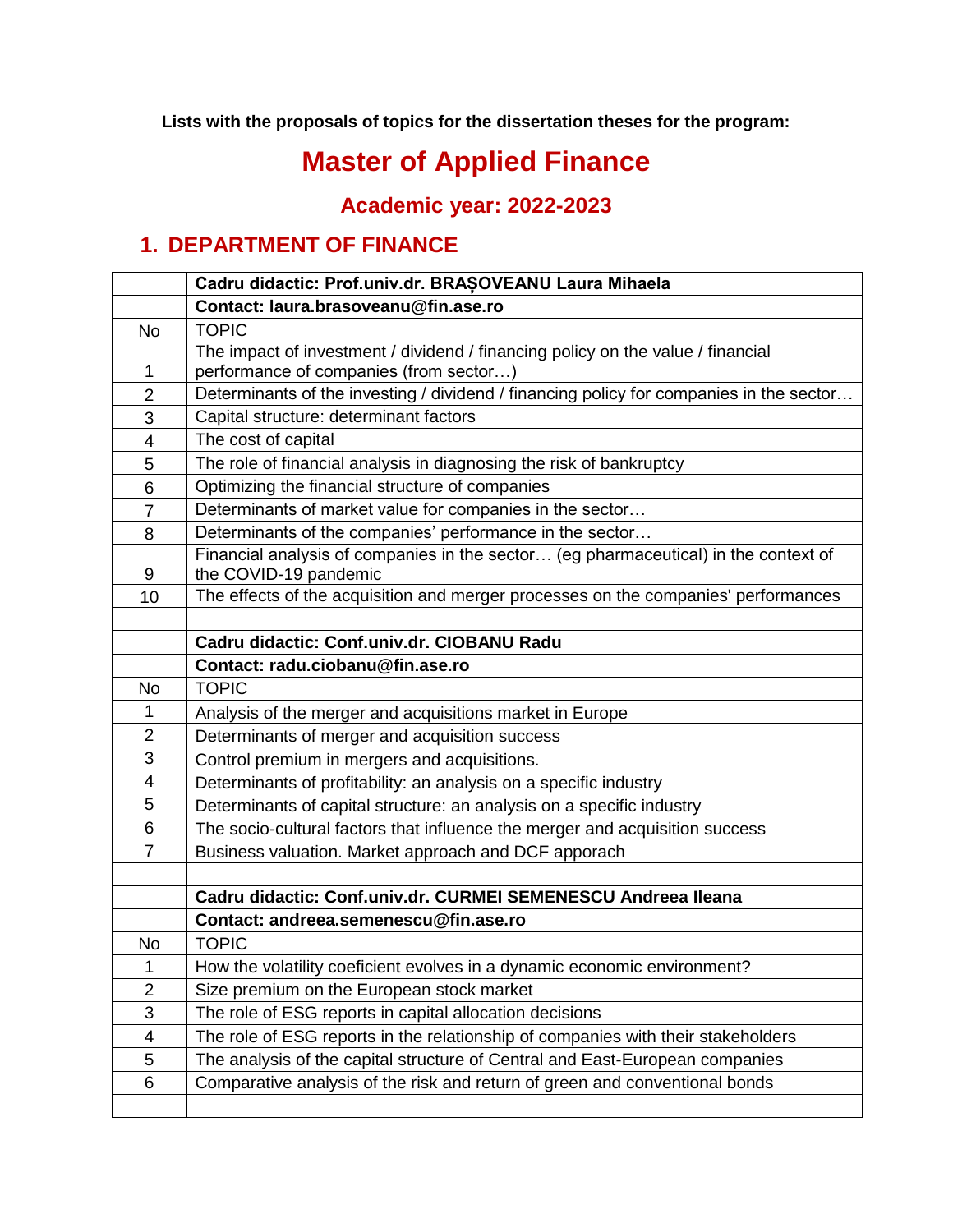|                         | Cadru didactic: Prof.univ.dr. DUMITRESCU Dalina                                            |  |  |
|-------------------------|--------------------------------------------------------------------------------------------|--|--|
|                         | Contact: dalina.dumitrescu@fin.ase.ro                                                      |  |  |
| <b>No</b>               | <b>TOPIC</b>                                                                               |  |  |
| 1                       | Applied case studies regarding estimating growth in investment decisions                   |  |  |
| $\overline{2}$          | The valuation using market multiples                                                       |  |  |
| 3                       | Valuing Firms with Negative Earnings                                                       |  |  |
| $\overline{\mathbf{4}}$ | The valuation of a young or start-up firm                                                  |  |  |
| 5                       | Assessing company value using earnings multiples                                           |  |  |
| 6                       | Coherence Mission - Vision - Values and the financial performance                          |  |  |
|                         |                                                                                            |  |  |
|                         | Cadru didactic: Conf.univ.dr. GHERGHINA Liliana Nicoleta                                   |  |  |
|                         | Contact: liliana.simionescu@fin.ase.ro                                                     |  |  |
| <b>No</b>               | <b>TOPIC</b>                                                                               |  |  |
| 1                       | Valuation instruments for companies performance                                            |  |  |
| $\overline{2}$          | Models of valuation for listed companies                                                   |  |  |
| 3                       | Risk assessment for listed companies                                                       |  |  |
|                         |                                                                                            |  |  |
|                         | Cadru didactic: Conf.univ.dr. GHERGHINA Stefan Cristian                                    |  |  |
|                         | Contact: stefan.gherghina@fin.ase.ro                                                       |  |  |
| <b>No</b>               | <b>TOPIC</b>                                                                               |  |  |
| 1                       | Analysis towards the drivers of the liquidity and solvency of the company                  |  |  |
| $\overline{2}$          | Study regarding the drivers of the company financial performance                           |  |  |
| 3                       | Analysis of the factors of influence on enterprise cash-flows                              |  |  |
| 4                       | Study towards the factors of influence on firm capital structure                           |  |  |
| 5                       | Study on the drivers of dividend policy                                                    |  |  |
| 6                       | Study regarding the factors of influence on firm risks                                     |  |  |
| $\overline{7}$          | Models for assessing the bankruptcy risk of the corporation                                |  |  |
| 8                       | Unifactorial and multifactorial models used in the valuation of financial securities       |  |  |
| 9                       | Study towards financial markets integration                                                |  |  |
| 10                      | Analysis of anomalies on the capital market                                                |  |  |
| 11                      | Models for the analysis of portfolio volatility                                            |  |  |
| 12                      | Study towards the influence of corporate governance on stock market returns                |  |  |
| 13                      | Study towards the impact of ownership structure on company financial performance           |  |  |
| 14                      | Study towards the influence of ownership concentration on firm financial performance       |  |  |
| 15                      | Study regarding the impact of ownership structure on the dividend policy of the<br>company |  |  |
| 16                      | Analysis regarding the impact of corporate board on firm financial performance             |  |  |
| 17                      | Analysis towards the influence of the CEO remuneration on company financial<br>performance |  |  |
| 18                      | Study regarding the impact of board diversity on firm risks                                |  |  |
| 19                      | Study towards corporate governance ratings                                                 |  |  |
| 20                      | Study towards corporate social responsibility ratings                                      |  |  |
| 21                      | Study regarding the influence of corporate social responsibility on firm performance       |  |  |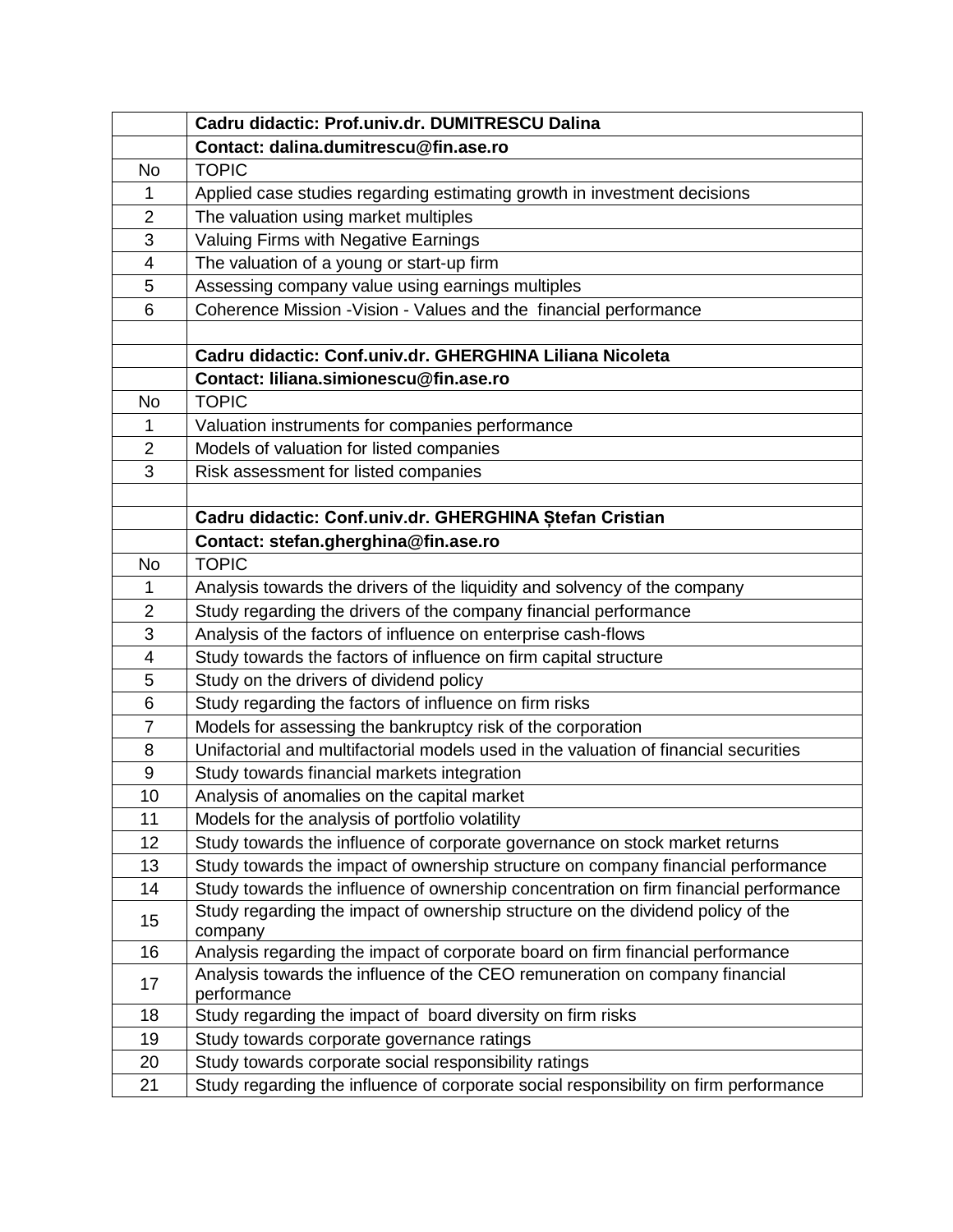|                | Cadru didactic: Conf.univ.dr. IORGULESCU Filip Teodor                                                                                               |  |  |
|----------------|-----------------------------------------------------------------------------------------------------------------------------------------------------|--|--|
|                | Contact: filip.iorgulescu@fin.ase.ro                                                                                                                |  |  |
| No             | <b>TOPIC</b>                                                                                                                                        |  |  |
| 1              | The stylized facts of asset returns - practical examples and modelling approaches                                                                   |  |  |
| $\overline{2}$ | Modelling the volatility of asset returns                                                                                                           |  |  |
| 3              | Applications of risk models in the context of financial markets                                                                                     |  |  |
| 4              | Value-at-Risk - estimation and testing                                                                                                              |  |  |
|                | Students may also choose other topics from the areas of Financial Markets,<br>Investments and Risk Management, based on a prior discussion with the |  |  |
|                | professor.                                                                                                                                          |  |  |
|                | Cadru didactic: Lect.univ.dr. KAGITCI Meral                                                                                                         |  |  |
|                | Contact: meral.kagitci@ase.ro                                                                                                                       |  |  |
| <b>No</b>      | <b>TOPIC</b>                                                                                                                                        |  |  |
| 1              | Economic growth and public debt                                                                                                                     |  |  |
| $\overline{2}$ | A comparative analysis of public debt in European Union                                                                                             |  |  |
| 3              | Economic growth before and after financial crises . A comparative analysis considering<br>the crises                                                |  |  |
| 4              | Fiscal evasion in Romania and its impact on national economy                                                                                        |  |  |
| 5              | A comparative analysis of the economic growth within European Union                                                                                 |  |  |
| 6              | The absorption of EU funds and its impact on national economy                                                                                       |  |  |
| $\overline{7}$ | Foreign Direct Investments and their impact on eonomic growth                                                                                       |  |  |
| 8              | Financial analysis with the use of financial statements of the companies from X field                                                               |  |  |
| 9              | The financial performance analysis of the companies from X field with the use of<br>financial ratios                                                |  |  |
| 10             | The analysis of investments with the use of feasibility plan                                                                                        |  |  |
| 11             | The analysis of influencing factors of performance of companies from X sector                                                                       |  |  |
| 12             | The analysis of influencing factors of risk of companies from X sector                                                                              |  |  |
|                |                                                                                                                                                     |  |  |
|                | Cadru didactic: Prof.univ.dr. MITRICĂ Nelu Eugen                                                                                                    |  |  |
|                | Contact: nelu.mitrica@fin.ase.ro                                                                                                                    |  |  |
| <b>No</b>      | <b>TOPIC</b>                                                                                                                                        |  |  |
| 1              | Drawing (Complex) Feasibility Studies/Business Plans (for various projects/companies<br>involved in any business field)                             |  |  |
| $\overline{2}$ | <b>Investment Projects Evaluation</b>                                                                                                               |  |  |
| 3              | <b>Evaluation of Companies</b>                                                                                                                      |  |  |
| 4              | Forensic Finance and Digital Analysis                                                                                                               |  |  |
| 5              | Financial Markets Efficiency - informational efficiency testing                                                                                     |  |  |
| 6              | Cost Benefit Analysis - for Complex Public/Private Investment Projects (and PPP)                                                                    |  |  |
| $\overline{7}$ | Business Audit, a Modern Approach of the Financial Audit                                                                                            |  |  |
|                |                                                                                                                                                     |  |  |
|                | Cadru didactic: Conf.univ.dr. MITROI Adrian                                                                                                         |  |  |
|                | Contact: adrian.mitroi@fin.ase.ro                                                                                                                   |  |  |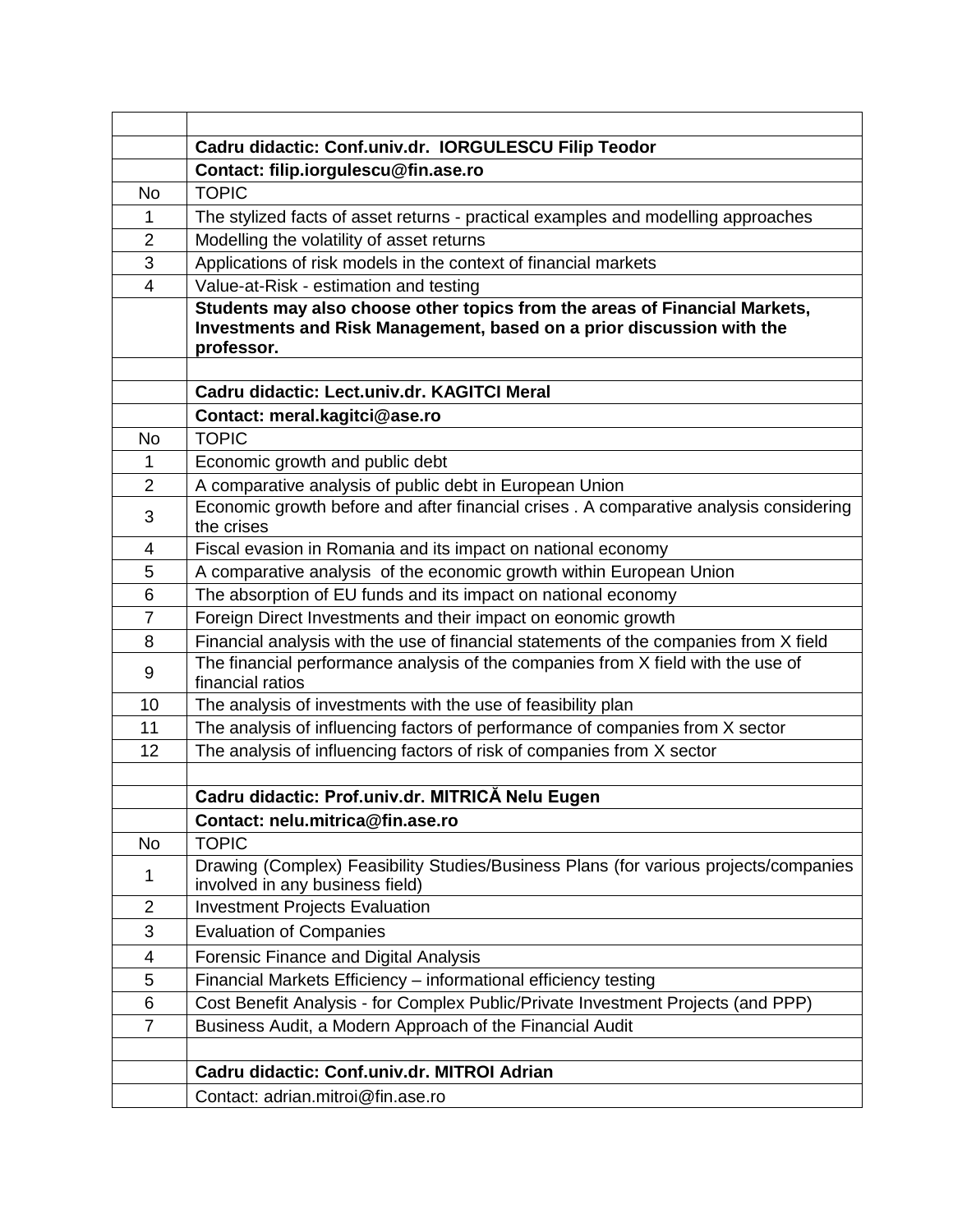| Propuneri de teme pentru programele de master în engleză MAF (titlurile în varianta lb |                                                                                                                                                                      |  |  |  |
|----------------------------------------------------------------------------------------|----------------------------------------------------------------------------------------------------------------------------------------------------------------------|--|--|--|
| engleză)<br><b>No</b>                                                                  | <b>TOPIC</b>                                                                                                                                                         |  |  |  |
|                                                                                        | On Subject of Organizational Behavior and Governance                                                                                                                 |  |  |  |
|                                                                                        | Theory and practice of organizational behavior. Individual vs. organizational                                                                                        |  |  |  |
| 1                                                                                      | behavior. Organizational psychology applied to leadership behavior. Performance                                                                                      |  |  |  |
|                                                                                        | management.                                                                                                                                                          |  |  |  |
|                                                                                        | Modern organizational ecosystem centered on risk management mentality. Pro-                                                                                          |  |  |  |
| $\overline{2}$                                                                         | active corporate governance based on risk, investment management decision to take                                                                                    |  |  |  |
|                                                                                        | the financial corporate risk. Management performance valuation.                                                                                                      |  |  |  |
|                                                                                        | Organizational culture and professional personality. The impact of culture on<br>organizational behavior. Organizational cultures, the global implications of        |  |  |  |
|                                                                                        | multinationals, in creating and sustaining a positive culture. Impact of culture in the                                                                              |  |  |  |
| 3                                                                                      | new social media economy, instant interaction and exchange of information,                                                                                           |  |  |  |
|                                                                                        | knowledge, news, and information, data. Customer centric vs performance centric                                                                                      |  |  |  |
|                                                                                        | organizations                                                                                                                                                        |  |  |  |
|                                                                                        | Corporate behavioral intelligence: individual, group, organization, the principles                                                                                   |  |  |  |
|                                                                                        | and challenges of organizational behavior at the individual, team, and organization                                                                                  |  |  |  |
| 4                                                                                      | level. Theories of organizational behavior, principles, and tactics to prevent problems                                                                              |  |  |  |
|                                                                                        | and conflicts. Human resource management issues (team building, negotiation, and                                                                                     |  |  |  |
|                                                                                        | conflict management skills) in the hybrid corporation (WFM and on-site). Talent<br>management.                                                                       |  |  |  |
|                                                                                        | Organizational behavior and corporate performance. Management of the board of                                                                                        |  |  |  |
|                                                                                        | directors. Corporate governance and the board of directors complex dynamics                                                                                          |  |  |  |
| 5                                                                                      | between stakeholders. Efficient and inefficient uses of power in different organizational                                                                            |  |  |  |
|                                                                                        | contexts. Rewards used by organizations. Efficiency and efficacy in corporate                                                                                        |  |  |  |
|                                                                                        | governance results                                                                                                                                                   |  |  |  |
|                                                                                        | Psychology and organizational behavior in a digital, technological, social<br>corporation                                                                            |  |  |  |
|                                                                                        | In the new digital economy and hyper-competition format, diffusion of innovation,                                                                                    |  |  |  |
| 6                                                                                      | automation, and data management as a key competitive advantage. Analysis and the                                                                                     |  |  |  |
|                                                                                        | data-driven decision making that guides the leadership of the company for the                                                                                        |  |  |  |
|                                                                                        | performance of the individual, the team, and the organization. Shareholder focus vs                                                                                  |  |  |  |
|                                                                                        | client focused firms.                                                                                                                                                |  |  |  |
|                                                                                        | Behavior and organizational governance. Applications of agent theory, managing                                                                                       |  |  |  |
| $\overline{7}$                                                                         | stakeholders' interests vs. clients. Cost of shareholder capital and added economic                                                                                  |  |  |  |
|                                                                                        | value. The competing economic interests of shareholders, interest holders, customers.<br>Governance and sustainable organizational psychology. Modern organizational |  |  |  |
| 8                                                                                      | leadership and behavior in the new green economy, of social responsibility,                                                                                          |  |  |  |
|                                                                                        | environmental responsibility, in the European context.                                                                                                               |  |  |  |
|                                                                                        |                                                                                                                                                                      |  |  |  |
| <b>Master MAF</b>                                                                      |                                                                                                                                                                      |  |  |  |
| On Individual Investment Portfolios, Behavioral Finance, and Wealth Management         |                                                                                                                                                                      |  |  |  |
| 9                                                                                      | Optimization of the allocation of individual investment portfolios. Bear vs. bull<br>markets                                                                         |  |  |  |
| 10                                                                                     | Practical application of Behavioral Finance. Investment risk profiling of the investor                                                                               |  |  |  |
|                                                                                        | Application of fundamental and behavioral analysis in the evaluation of                                                                                              |  |  |  |
| 11                                                                                     | investments for the individual portfolio. Risk management vs. investment return                                                                                      |  |  |  |
|                                                                                        | management                                                                                                                                                           |  |  |  |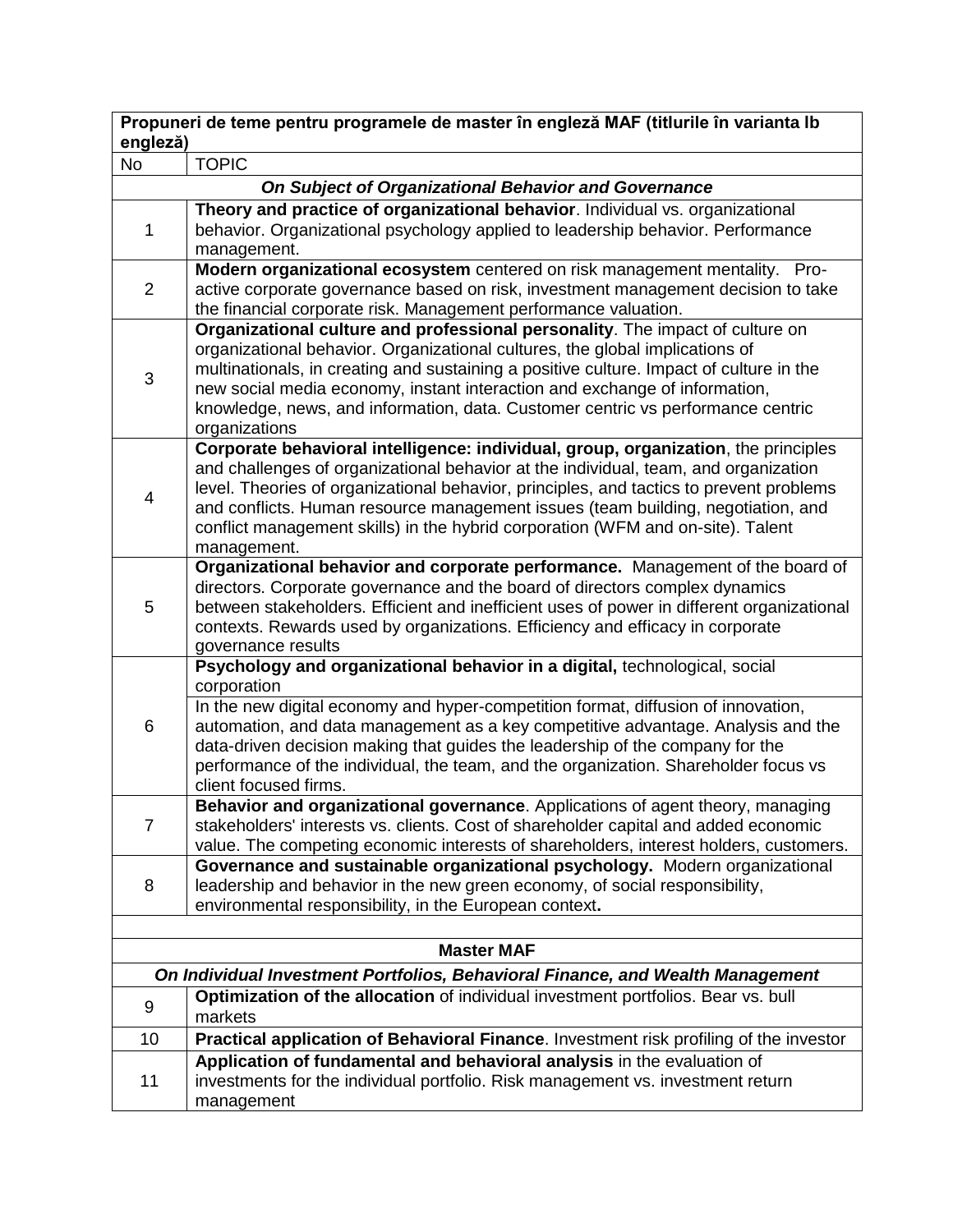| 12 | Allocation of assets in the investment portfolio according to the investor's risk                                                                                                                                                                                                       |  |
|----|-----------------------------------------------------------------------------------------------------------------------------------------------------------------------------------------------------------------------------------------------------------------------------------------|--|
|    | aversion                                                                                                                                                                                                                                                                                |  |
| 13 | Risk analysis of the portfolio of individual financial assets. Risk of irrational behavior                                                                                                                                                                                              |  |
| 14 | Diversified and optimized portfolios by asset classes. Asset allocation vs.                                                                                                                                                                                                             |  |
|    | selection of securities in investment management with the rules of behavioral financial<br>discipline                                                                                                                                                                                   |  |
| 15 | Evaluation of the performance of individual portfolios based on investment risks                                                                                                                                                                                                        |  |
| 16 | Building and managing an individual portfolio in the financial conditions of non-<br>conventional monetary policies and the pandemic effects of medical and economic<br>crisis                                                                                                          |  |
| 17 | Information efficiency of the market in the context of digital and decentralized<br>finance.                                                                                                                                                                                            |  |
|    | Financial markets are inefficient informationally from social and psychological factors.                                                                                                                                                                                                |  |
| 18 | The Prospect Theory. Practical applications                                                                                                                                                                                                                                             |  |
| 19 | The Nudge Theory. Practical applications                                                                                                                                                                                                                                                |  |
| 20 | The Irrational Exhuberance Theory. Applications                                                                                                                                                                                                                                         |  |
| 21 | Portfolio management in the technological advance of the investment industry -<br>HFT, ETFs, AI, ML, Algo and Robot trading, Chatbot advising, etc.                                                                                                                                     |  |
| 22 | Managing individual investment portfolios with a focus on continuing education,<br>for the whole life. Financial education of young people. Financial risk in retirement, the<br>financial risk of longevity. Changing financial behavior throughout working life and<br>retirement     |  |
| 23 | Management of financial behavior in individual portfolio management. The<br>efficiency of the investment market. Index and passive investment, Internet and auto-<br>pilot investments                                                                                                  |  |
| 24 | Practical Applications of Behavioral Finance in Institutional and Individual Portfolio<br>Management: Correlated Management of Assets and Liabilities of an Investor Portfolio                                                                                                          |  |
| 25 | Related asset and liability management in individual investment portfolios. Portfolio<br>management in conditions of inflation, stagnation, crisis, or economic recession.                                                                                                              |  |
| 26 | Lifelong financial advice - an integrated framework for the allocation of human<br>capital and assets: Personal finance in modern and digitally emancipated society.<br>Finance of young generations. Decentralized finance, popular investing. Innovation in<br>financial instruments. |  |
| 27 | The future of investment services and products. Economic and financial<br>intelligence, continuous learning, and investment throughout life. Personal and<br><b>Behavioral Finance</b>                                                                                                  |  |
| 28 | Practical application of Behavioral Finance. Investment risk profiling for the investor                                                                                                                                                                                                 |  |
|    |                                                                                                                                                                                                                                                                                         |  |
|    | Cadru didactic: Prof.univ.dr. STOIAN Andreea Maria                                                                                                                                                                                                                                      |  |
|    | Contact: andreea.stoian@fin.ase.ro                                                                                                                                                                                                                                                      |  |
| No | <b>TOPIC</b>                                                                                                                                                                                                                                                                            |  |
| 1  | 'Bad' vs. 'Good' fiscal news and the effects on the stock market                                                                                                                                                                                                                        |  |